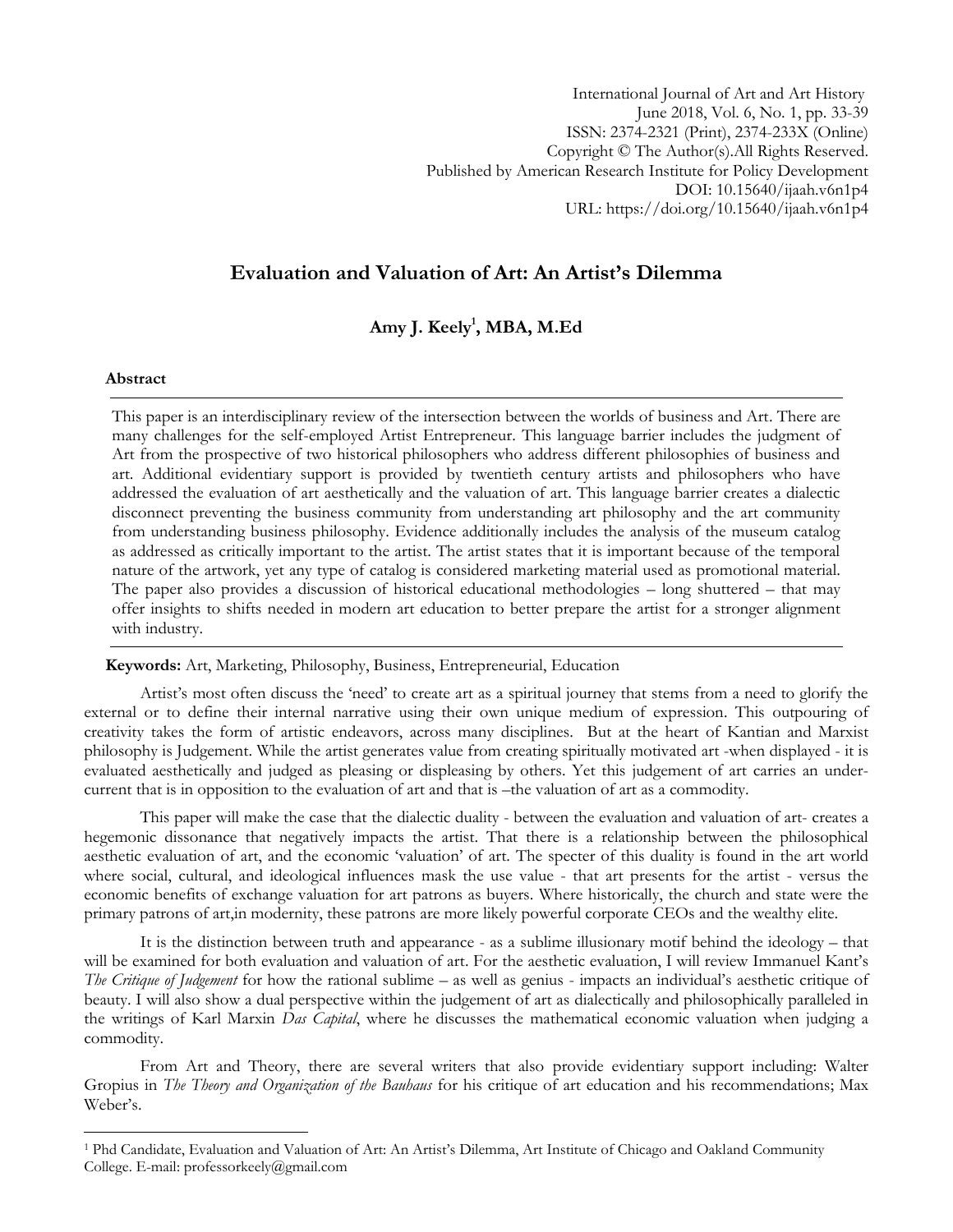*Asceticism and the Spirit of Capitalism; and* both Lukács, in *The Ideology of Modernism* and Mary Kelly in *Reviewing Modernist Criticism* for their exposition on the ideological drivers within the artist*; as well as* the importance Kelly places on the exhibition catalog.

I will argue that the dialectical duality between the value of creating art as absolute, and the need to commoditize art - are equally critical. Yet challenges exist for artists to monetize themselves -and their work – that is contrasted bythe covert valuation tactics used within the capitalistic community. *Value, is at the heart of evaluation and valuation*. Value of the artwork aesthetically for the artist and the art community, as well as, the value of the artist's work as a commodity for its financial exchange value. Within a capitalistic economy, while there is a need to create of art for expression, there is a greater need for an artist to increase their income potential by increasing the exchange value of their art work or their services as an artist.

- 1. When examining Kant, we see that he begins with a desire to wrap universal communicability the exemplary necessity - and an "a priori" principle as a means of defining the subjectivity of aesthetic judgement - as common sense. He also discusses two factors for how we deduce taste. First, we are not always aware of our assumptions of judgement, because we automatically apply intuitive concepts. Second, we are drawn to our inability to define or process beauty - and its purpose with a concept - which creates a mental quandary given we use the same cognitive abilities every day. Kant discusses how we each have our own internal set of concepts and perceptions, and we divine beauty from different measuring sticks."Thus he does not take it amiss if, when he says that Canary-wine is agreeable, another corrects the expression and reminds him that he ought to say: "It is agreeable to me."
- 2.Yet in the *Modality of Judgement on the Sublime in Nature*, Kant argues, that the modality of aesthetics is a moment of critical importance. And Kant is right, he defines sublime in order to contrast going beyond the temporary, incalculable aesthetic understanding of beauty into the realm of sublime quantifiable reasoning. This analytical nature of the sublime is the demarcation point, for where the aesthetic evaluation of art begins – and equally - the point where the judgement of art's valuation occurs as well.
- 2.1. With his exposition of aesthetic judgements of the sublime, Kant actually highlights the differences in individual taste. The first point that can be deduced is that the ideology the artist has for their finished art work - as the object and as 'agreeable to me'- is different from the taste of another individual viewing an artist's work that may, or may not, be "agreeable to them". This should include both fine art and free arts, because while different, both are judged. We aesthetically evaluate - and monetarily valuate- not only the art we put on our walls but furniture and dish patterns used at the tables where we eat. We calculate an objects worth aesthetically - then as discussed in Marxdetermine how much we are willing pay as an exchange. So it is this sublime subjectivity, when evaluating all forms of art, that is both personal to the artist and also personal to those judging the art.
- 2.2. The second critical point is Kant's discourse on the rarity of genius. While Kant does not directly describe how genius and art are linked, he does address it as critical within the context of aesthetics for its rarity and the needs for other "clever minds" to be schooled methodologically for rule-based instruction. So in discussing the aesthetics of art, it can be deduced that Kant is pointing directly to artistic genius. While Kant"s thoughts on education, are also less defined, Walter Gropius shares his thoughts on genius, stating that a "few extraordinary gifted ones will suffer no limits to their activity." As vaguely exposed by Kant, Gropius clarifies art education as a practice for perfection for those with "clever minds" not defined by the rarity of genius.
- 2.3. The subterfuge within the art community is the dissonance between value for the artist and value for the art industry collector. For it is the role of industry, that has taken greater prominence in modernity, given the decline of historically prominent art sponsors of church and state. Unlike many artists, most industry art patrons judge the value of art, less with aesthetic evaluation, and more with capitalistic valuation as highlighted by Marxist philosophy.
- 3.Marketers like myself would tell you, that the audience Karl Marx was primarily writing to in *Das Capital* were not the bourgeois, who would have understood fine art examples, but instead the language of the proletariat who would understand shoes and sugar. It can be argued that Marx"s goal was to ideologically unmask, yet he unknowingly creates illusions between knowledge of truth and appearance by highlighting the craftsman and not the artisan. If the sublime is to the aesthetical judgment of art by reason, then so it can be said that Marx"s scientific exploration of economic valuation and exploitation - is equally sublime. Hidden within Marx"s work, and behind his precise mathematical exposition on the judgement of a commodity"s valuation, lies unspoken, the commoditization of all forms of art. For example, shoes are both fine art and common free art, but have different aesthetic and economic value.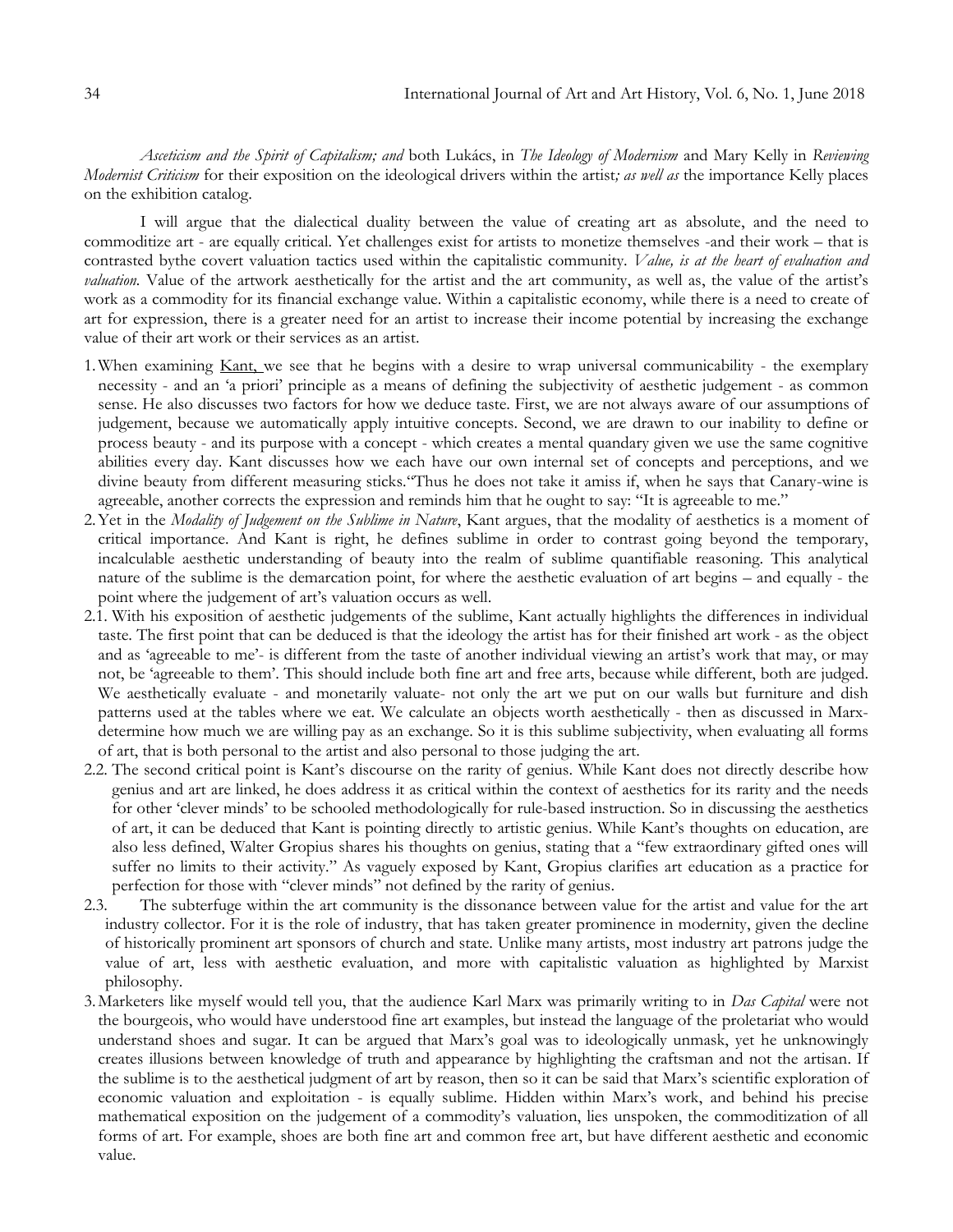4.These McQueen Armadillo shoes,in Exhibit A, allowed Gucci to win a court caseby being classified as fine art and sold at Christies for \$295,000; compared with Manolo Blanhik's at \$2,135 versus basic 'Gucci inspired' shoes purchased at Target for \$19.54. Critically importantly, regardless if in a capitalistic or communist state, wealthy corporate industry art collectors understands - more than artists–how to create value for artwork. They pay vast sums for art - as an investment in future value - to other art collectors and the rarified highly-valued artists.

Exhibit



Photo Credit: Target.com, Neiman Marcus, Footware News

- 4.1. In its broadest form and to understand the basic tenant of economics Marx states, "A commodity is, in the first place, an object outside us, a thing that by its properties satisfies human wants of some sort or another."The economics of art valuation can be seen every time you purchase a ticket to an exhibition or when you purchase an item from a museum gift shop. For those that don"t believe that art is a valued commodity, then evidence the millions of artists trying sell their products (or art) and their artistic services(as commissions).
- 4.2. Yet the art collector sees art as a commodity. To collectors, Art is part of an investment portfolio in modernity by wealthy corporate art patrons. Yes, there are those that buy art for appreciation, but make no mistake, the greater illusion behind the sale is the exchange value and revenue gained from its current - and future - exchange value. They stealthily increase their wealth through loans against their collections, corporate tax shelters, write-offs for art donations or through their corporate on-profit foundations. This is in contrast to the artist"s struggle to create valuation and increasing their sales opportunities.
- 4.3. To translate how the analytical nature of the sublime works for both the Kantian aesthetic evaluation and Marxist exchange valuation is to examine Exhibit B Da Vinci"s *Mona Lisa* with an Irving Penn photograph. Both are images of a woman, original works of art, aesthetically judged to be similar compositionally, and mathematically sublime. Da Vinci was a commissioned painter yet that was a fraction of his total body of work. Penn was commissioned for celebrities" portraits but also exhibited personal work as in this photograph of his wife. Also, oil paintings versus photographs have more value - as well as Da Vinci"s status as a Master genius. In terms of market valuation, with Da Vinci"s noted genius along with the scarcity of paintings, the historical nature and provenance – creates an incalculable exchange value as compared with Irving Penn"s *Woman in a Moroccan Palace* that sold at Christie"s for \$307,000.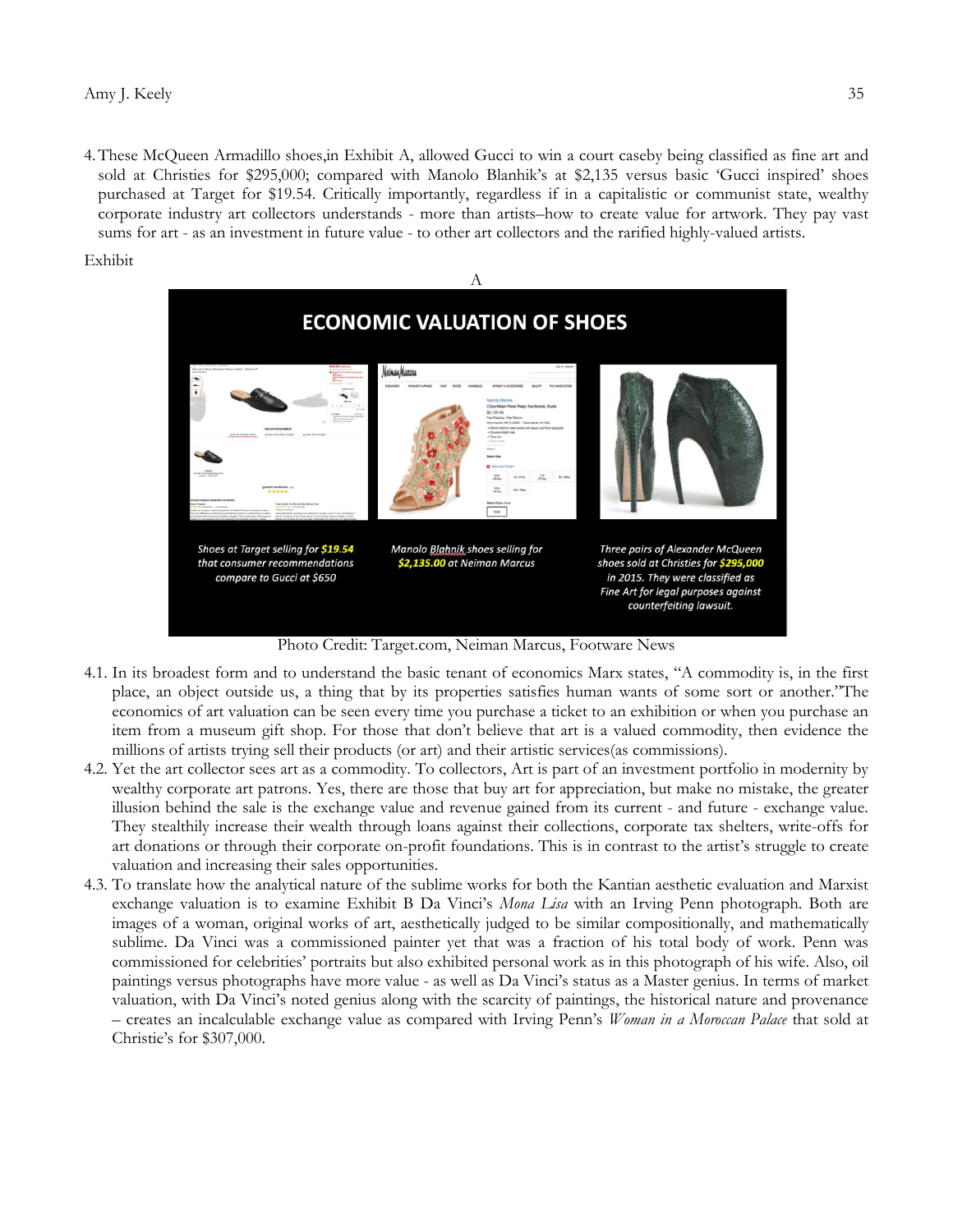## **Exhibit B**



Photo Credit: Profitsrun.com and Christies.com

- 5. Yet Walter Gropius, in *The Theory and Organization of the Bauhaus,* was cognizant of the duality- between the aesthetic evaluation and the valuation of art - as to why artists struggle. He instituted the Bauhaus to be an environment for artists to work in tandem with industry sponsors to insure productive, and financially viable, outcomes. So it the artist"s dilemma isto create art with the Kantian cognitive function of "common sense of aesthetics", but equally to use "business common sense" - yet that requires a completely different set of skills.
- 5.1.1. Gropius was also extremely critical of the artist who creates in isolation or in a vacuum. Meaning events that occur separately from expected connections –such as buyers in industry. He used innovative techniques to academically reshape the mind of artists so that – when they expressed themselves – they were synthesized with industry needs.
- 5.1.2. Like Kant, Gropius believed genius is rare and felt misleading artists was a fault. In a partial quote, Gropius stated, "For this art-proletariat, lulled into a dream of genius and enmeshed in artistic conceit, was being prepared for the 'profession'...without being given the equipment of a real education..."And genius - in terms of valuation as evidence by the art epochs – if properly promoted can increase an artist's value. Evidence high valuation for the works of Masters such as VanGogh, Rothko, and Vermeer for their style innovations and techniques – or Da Vinci for his as well - but also for his broad body of work.
- 5.2. Art in context with commerce, politics and religion is evidenced in the writings of Max Weber"s *Asceticism and the Spirit of Capitalism.* Weber lends evidentiary support as he examines the effects of the modern loss of religious ideology and the economic impacts. In Exhibit C, not only is Vatican City considered art through architecture – but as art patrons- they showcase historical but also modern artists – such as Dali and Matisse - whose works display religious ideology. While religious art has not faded in modernity, it doesn't enjoy the prominence and marketability for artists that it once held.

## **Exhibit C**



Photo Credit: Amy Keely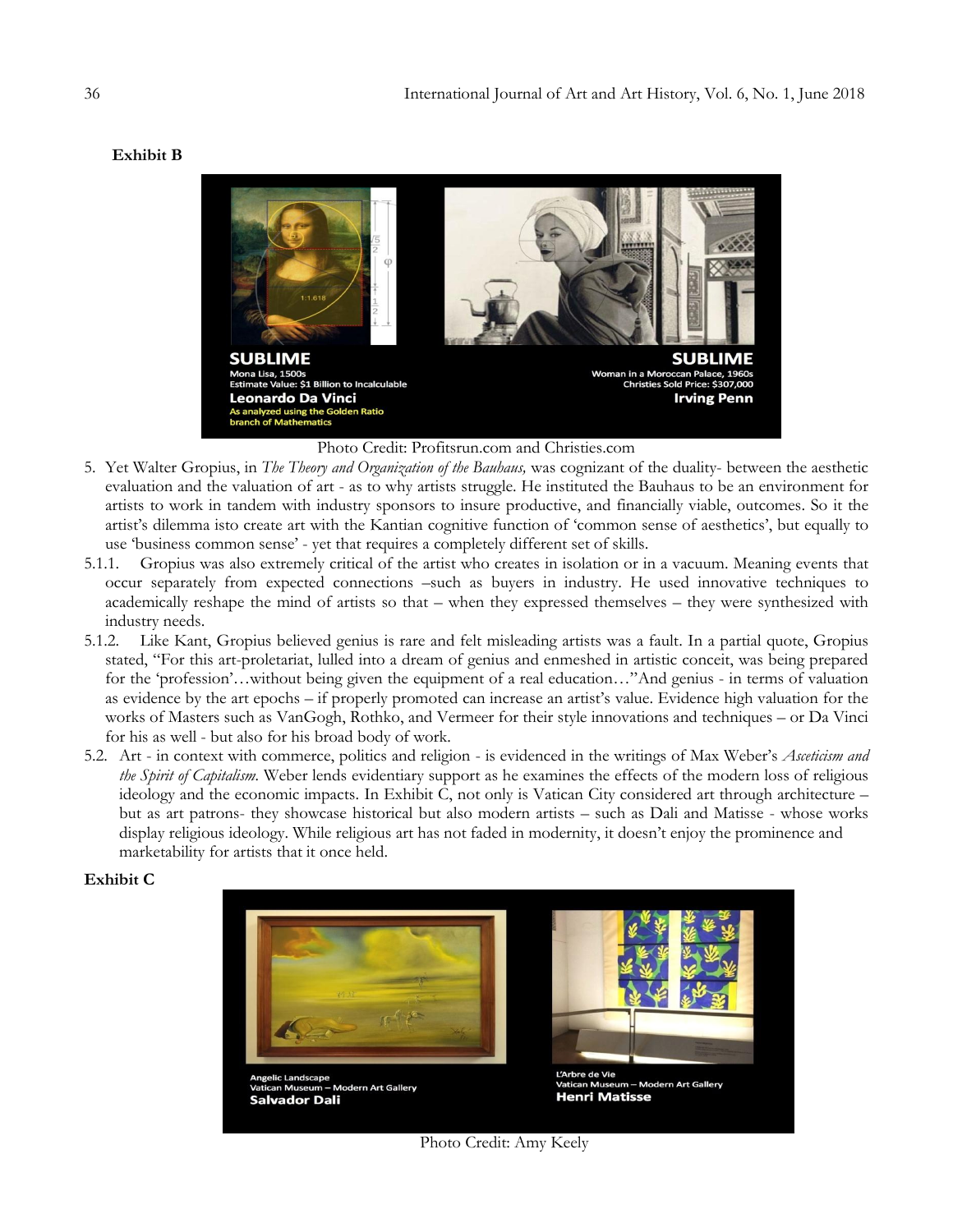- 5.2.1. Yetnow, the power of capitalist corporate art sponsoris evidenced by the museums owned byfashion"s elite such as the Prada Foundation and other fashion conglomerate's such as LVMH's CEO, Bernard Arnault and CEO François Pinault of PPR. Pinault - one of France's richest men – owns the museum Punta della Dogana in Venice, mega fashion brands and ironically Christies Auction House. Most collectors purchase art for status as well as for the profitable increase in art valuation over time. They are used as assets on financial balance sheets. The ugly hidden specter - behind the modern corporate sponsor's generosity - is tax shelters and additional revenue sources by selling tickets to display artwork in their museums supported by their foundations. Further, many of the wealthy are employed on their own foundation boards - or have family members who are employed - where they receive hefty salaries and considerable influence.
- 5.3. So commoditizing art valuation as a product (similar to the Kantian "object") requires creating use and exchange value based on a sublime reasoning, and rarity of genius. Yet another factor to consider is an artist's ideological view point as Lukács, touches upon it in "*The Ideology of Modernism"* and as does Mary Kelly, in *Reviewing Modernist Criticism*. Both highlight the artists need for individualistic output -but the risk is that the valuation can be negatively impacted should their work be misunderstood.
- 5.3.1. At the heart of Lukács ideology he states, "Philosophy distinguishes between abstract and concrete potentiality. Its content – or rather lack of content – derives from the fact that such a view of life cannot impart a sense of direction". It is this the term "direction" that is at the heart of what the artist - as entrepreneur – struggles with in a capitalistic economy. Gropius worked to overcome how to create direction for the artist's ideology that mirrors the needs of the buyer or industry. Also, Kelly stated, that "the individual obsessed by the obligation to exhibit himself in order to be." So if the artist's narrative is too uniquely individual, it may or may not translate well to not only the viewer -as we learned in Kant"s Judgement of Taste – but the buyer**.**
- 5.3.2. Valuation, viewed through this lens, can be compared with the irony in Duchamp"s *Fountain*. It was not understood and rejected by the exhibition selection committee, so it had very little value both in aesthetic evaluation and economic valuation. Yet one could speculate on what the value Duchamp"s original urinal would be today by comparison - if it was not lost. His work tumultuously ushered in the "readymade" art form. So thanks to Duchamp's urinal -Robert Gober's very similar exhibit called 'Three Urinals' sold at Christie's in 2014 for \$3.52 Million as shown in Exhibit D.

### **Exhibit D**



Photo Credit: Tate Museum http://www.tate.org.uk/art/artworks/duchamp-fountain-t07573 and Christies.com

5.3.3. With the vast number of artists trying to monetize their art into a career, the economic principles of supply and demand are in full force. Like shopping for collectables today, selling follows this economic rule: the lower the supply the greater the value, and the greater the supply the lower the value - with only a few exceptions. It is this delta between idealistic output and economic valuation that creates a large gap for artists. So artists may have the freedom of expression to create art that is viewed and understood - if they cannot make money - then they have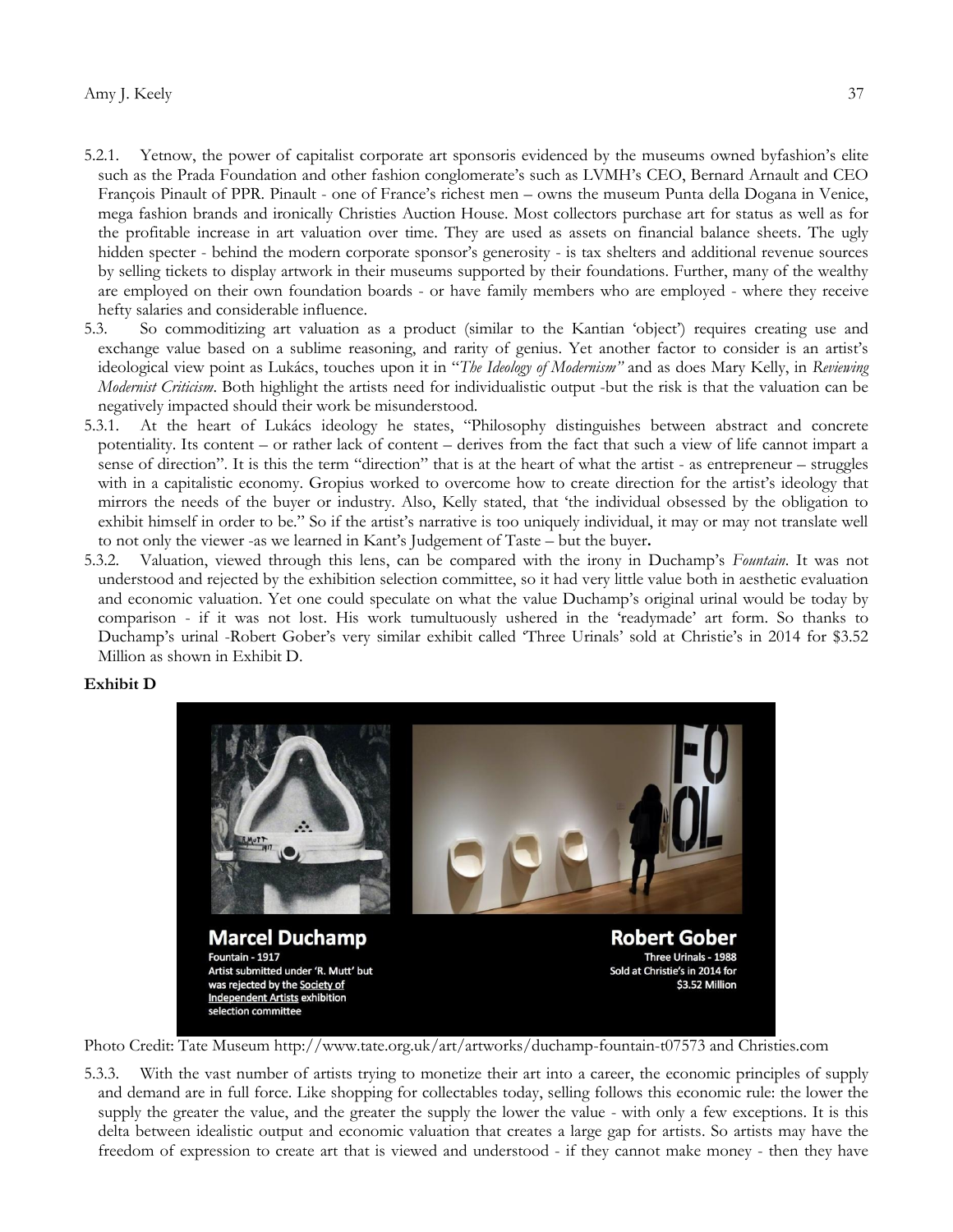fulfilled one need to create, yet not fulfilled the basic subsistence level needs for food, water, shelter, and safety.

- 5.3.4. That art in no uncertain terms is a business is evidenced when Kelly states, "displayed in certain types of institutions (museums, galleries), within specific legal structures (contractual agreements, fees, insurance,), and perceived by definite material techniques in a number of ways (catalogs, art books, magazines)." Yet these are all business elements. Mary Kelly also inadvertently discusses the role of marketing that creates value for artist exhibits. It highlights the illusionary subtleties often overlooked by artist entrepreneurs when building a marketing brand to increase their valuation**.** Kelly states, "Artists generally maintain that the catalogue is more important than the exhibition itself. It gives permanence to temporary events, an authenticity in the form of historical testimony."In fact, it doesn't just give permanence to temporary exhibits - it adds value to the artist and their work. What the catalog truthfully represents is printed marketing promotional materials that "date stamps" the time and place of the exhibit that the artist usesfor validation as their own marketing materials in their portfolio of work. The greater number of places exhibited - and the more prestigious the places exhibited - the higher exchange value for the artist"s work. So in order to become economically robust - artists as entrepreneurs - must find ways to be "paid to create', as well as to 'create to be paid'.
- 6.The limits and challenges to this paper is that there may perhaps be individuals who don"t see art as a product or service -that can be commoditized - despite how broadly Marx describes commodities in use or exchange valuation. Time limits the ability to provide more examples of the mechanisms used to value art as defined by supply and demand economics. There may also be a delta between business and artistic concepts that would require further exposition of hidden business economics. Also, there may be artists who place more value on the need to express their ideology than the business of selling their work.
- 7.To restate, the dialectic duality of aesthetic evaluation and economic valuation of art as a commodity, shares many commonalities. It creates illusions that hide challenges for artists and create opportunities for art collectors. The loss of historically significant religious art patrons, and the millions of artists trying to sell their work, evokes capitalistic economic supply and demand challenges. It impacts the sale of their art - as products - or being awarded commissions- as a service. Gropius echoes Marxist and Kantian philosophies through his judgement that there is a critical delta between art education and the economic stability of artists through an alignment with industry. Plus the examination of Max Weber allows for a discussion on religious and corporate art patrons and Lukács and Mary Kelly confirm that many artists create - for spiritually idealistic importance. Kelly also raises the specter of a duality in the importance for the catalog given they are really used as marketing promotions in the corporate world. Even the language she uses to describe the art process are the exact same elements used by corporations when selling products and services.
- 8.In conclusion, there is an apocryphal story that art stands alone outside the word of economics. This is true in the sense that it can be artistic therapy, but untrue for the art entrepreneur if a potential buyer does not value the art work enough to purchase. It is through analytical sublime reasoning, that art is judged for both its aesthetic evaluation and economic valuation. My pragmatic business side would highlight reality- which is that most of the millions of artists in modern society will not create artwork recognized for its genius seminal distinction – but - they will create work that has value. Gropius provides hope that modern shifts in art education - as aligned with industry – can offer art entrepreneurs greater value. But at what value, and to whom becomes the critical component to the artist's success equation. Artists have the freedom to create art they define as aesthetically agreeable in its composition or message – but if it cannot be sold– they will always struggle financially.